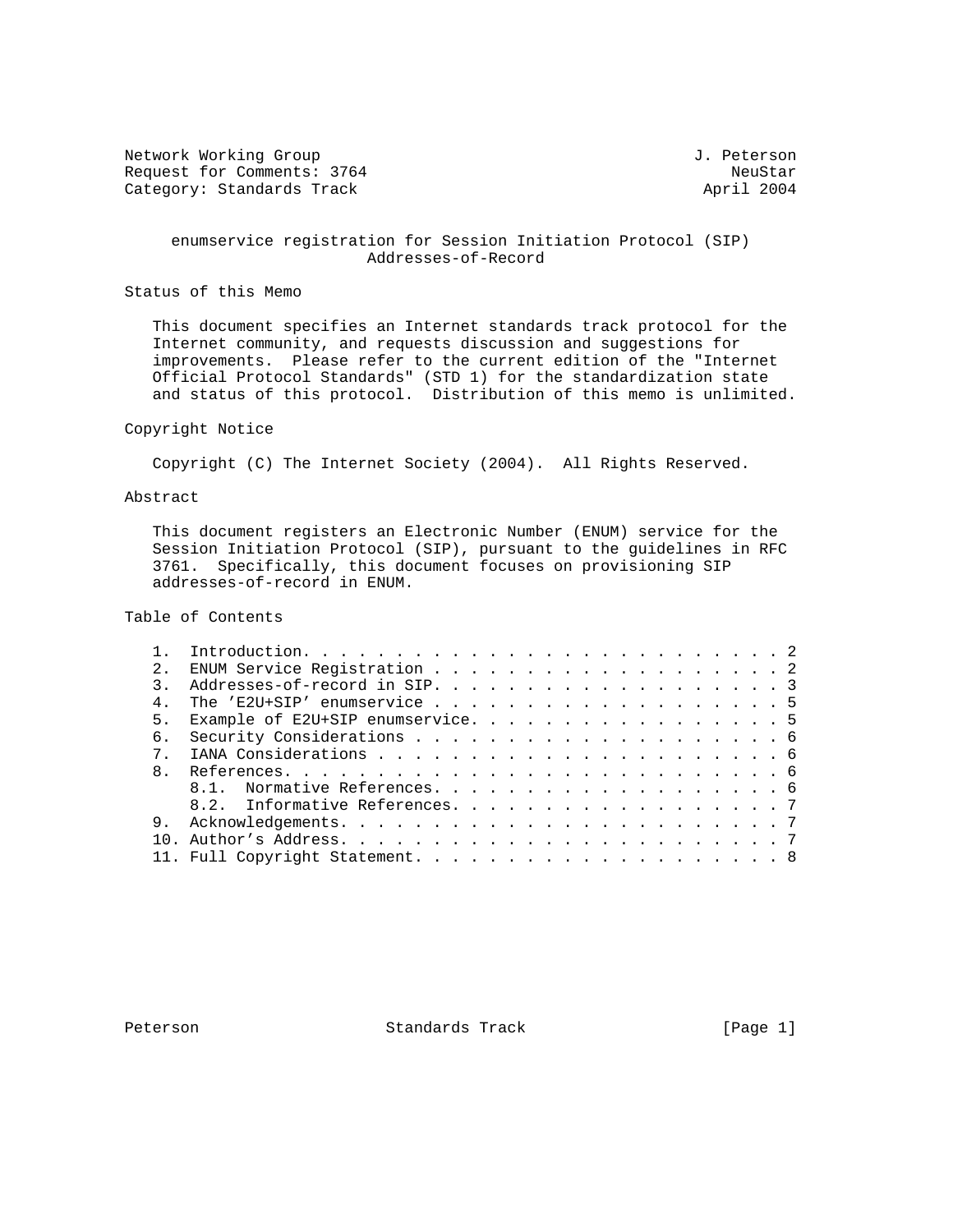# 1. Introduction

 ENUM (E.164 Number Mapping, RFC 2916 [6]) is a system that uses DNS (Domain Name Service, STD 13, RFC 1034 [3]) to translate telephone numbers, like '+12025332600', into URIs (Uniform Resource Identifiers, RFC 2396 [4]), like 'sip:egar@example.com'. ENUM exists primarily to facilitate the interconnection of systems that rely on telephone numbers with those that use URIs to route transactions. This document applies to the revised version of ENUM described in RFC 3761.

 SIP (Session Initiation Protocol, RFC 3261 [2]) is a text-based application protocol that allows endpoints on the Internet to discover one another in order to exchange context information about a session they would like to share. Common forms of communication that are set up by SIP include Internet telephony, instant messaging, video, Internet gaming and other forms of real-time communications. SIP is a multi-service protocol capable of initiating sessions involving different forms of real-time communications simultaneously. SIP is a protocol that finds the best way for parties to communicate.

2. ENUM Service Registration

 As defined in [1], the following is a template covering information needed for the registration of the enumservice specified in this document.

 Enumservice Name: "E2U+SIP" Type(s): "SIP" Subtype(s): N/A URI Scheme(s): "sip:", "sips:" Functional Specification: see Section 4 Security considerations: see Section 6 Intended usage: COMMON Author: Jon Peterson (jon.peterson@neustar.biz) Any other information that the author deems interesting: See Section 3

Peterson Standards Track [Page 2]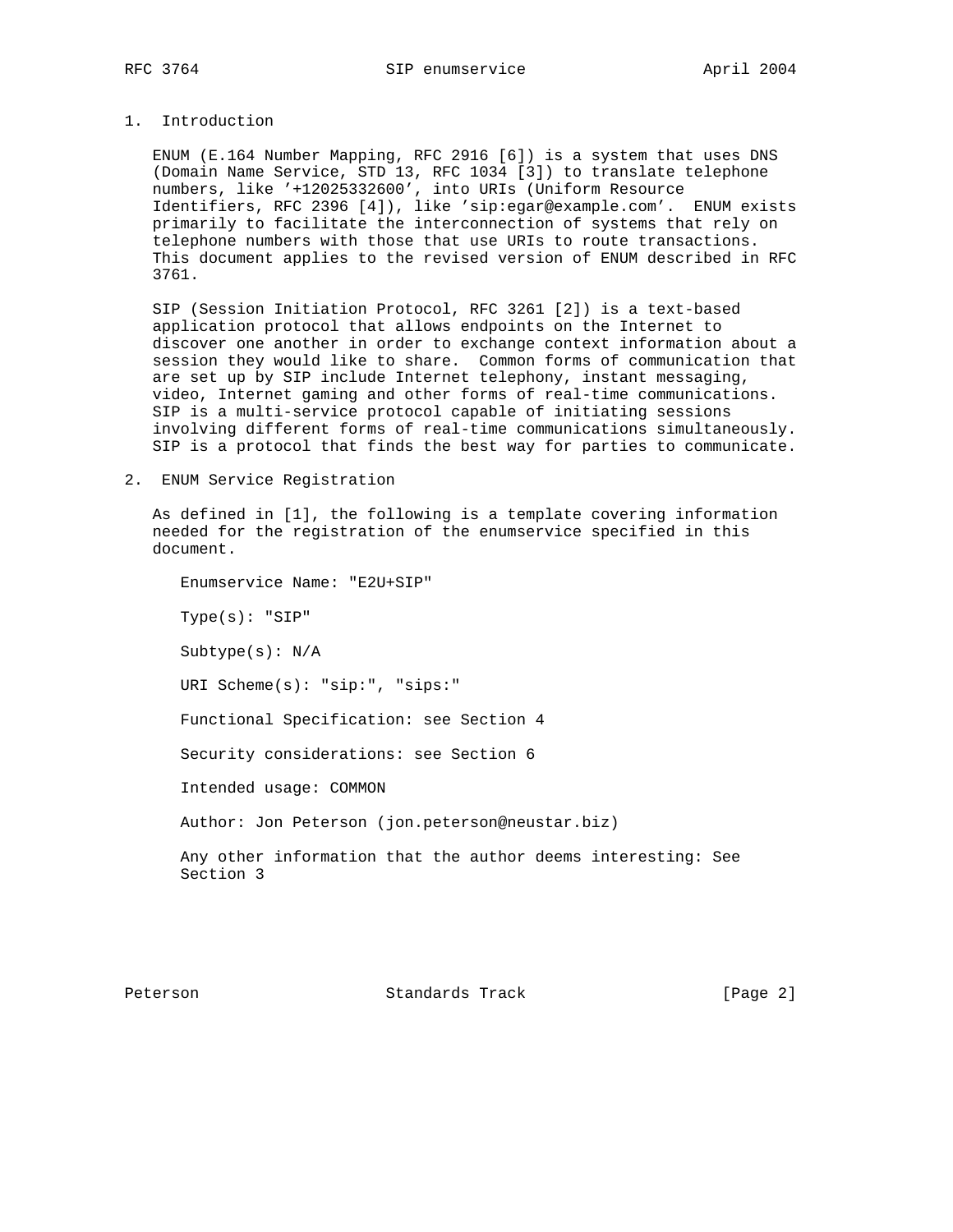#### 3. Addresses-of-record in SIP

 This document specifies an enumservice field that is appropriate for SIP addresses-of-record URIs. Various other types of URIs can be present in SIP requests. A URI that is associated with a particular SIP user agent (for example, a SIP phone) is commonly known as a SIP contact address.

 The difference between a contact address and an address-of-record is like the difference between a device and its user. While there is no formal distinction in the syntax of these two forms of addresses, contact addresses are associated with a particular device, and may have a very device-specific form (like sip:10.0.0.1, or sip:edgar@ua21.example.com). An address-of-record, however, represents an identity of the user, generally a long-term identity, and it does not have a dependency on any device; users can move between devices or even be associated with multiple devices at one time while retaining the same address-of-record. A simple URI, generally of the form 'sip:egdar@example.com', is used for an address-of-record.

 When a SIP request is created by a user agent, it populates the address-of-record of its target in its To header field and (generally) Request-URI. The address-of-record of the user that is sending the request populates the From header field of the message; the contact address of the device from which the request is sent is listed in the Contact header field.

 By sending a registration to a registrar on behalf of its user, a SIP device (i.e., a user agent) can temporarily associate its own contact address with the user's address-of-record. In so doing, the device becomes eligible to receive requests that are sent to the address of-record. Upon receiving the registration request, the registrar modifies the provisioning data in a SIP location service to create a mapping between the address-of-record for the user and the device where the user can currently be reached. When future requests arrive at the administrative domain of this location service for the user in question, proxy servers ask the location service where to find the user, and will in turn discover the registered contact address(es). A SIP-based follow-me telephony service, for example, would rely on this real-time availability data in order to find the best place to reach the end user without having to cycle through numerous devices from which the user is not currently registered. Note that addresses-of-record can be registered with other addresses-of-record; for example, while at home, a user might elect to register the address-of-record they use as their personal identity under their

Peterson Standards Track [Page 3]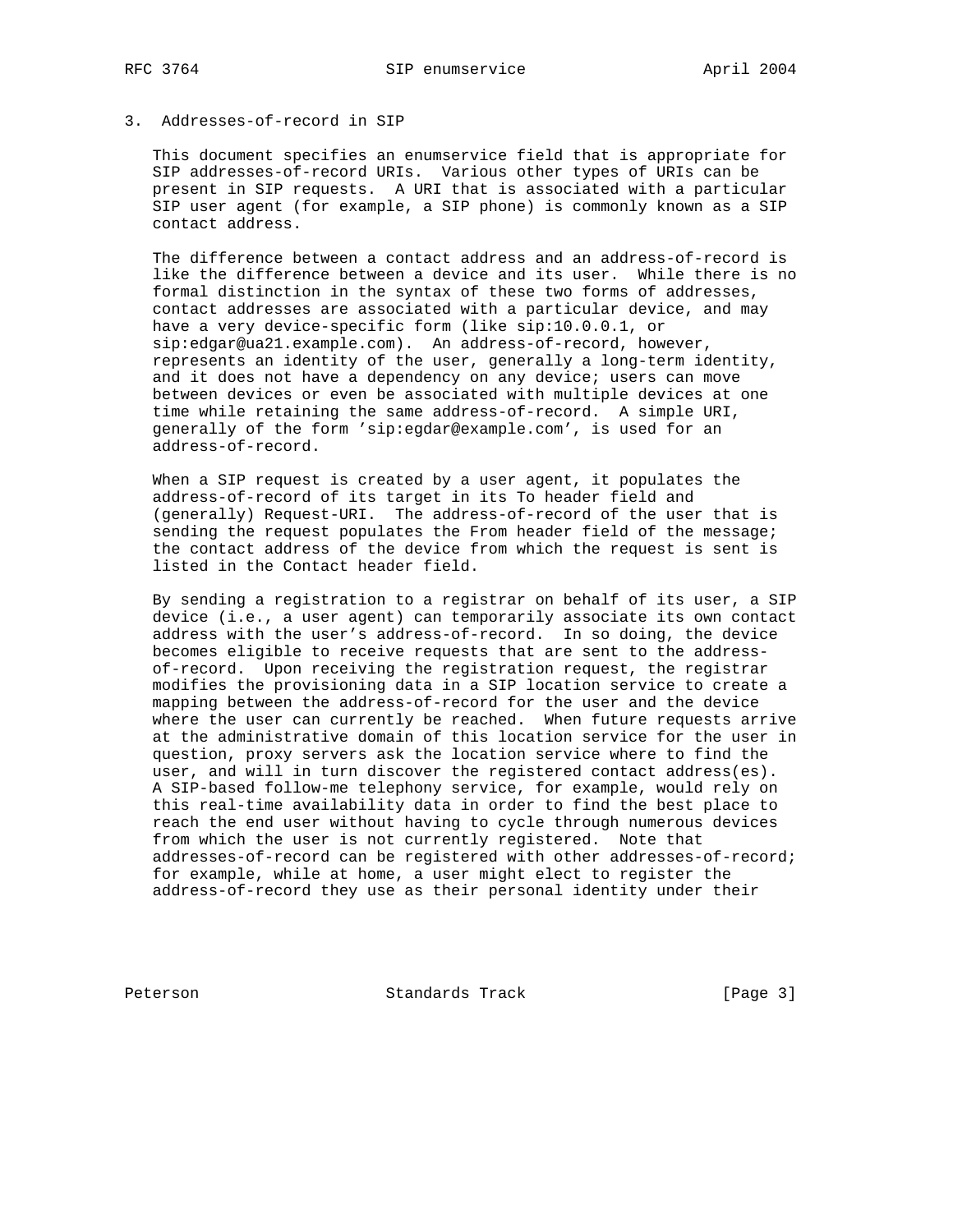work address-of-record in order to direct requests for their work identity to whatever devices they might have associated with their home address-of-record.

 When a SIP entity (be it a user agent or proxy server) needs to make a forwarding decision for a Request-URI containing an address-of record, it uses the mechanisms described in the SIP specification (RFC 3263) to locate the proper resource in the network. Ordinarily, this entails resolving the domain portion of the URI (example.com in the example above) in order to route the call to a proxy server that is responsible for that domain.

 SIP user agents have specific communications capabilities (such as the ability to initiate voice communications with particular codecs, or support for particular SIP protocol extensions). Because an address-of-record does not represent any particular device or set of devices, an address-of-record does not have capabilities as such. When a SIP user agent sends a request to an address-of-record, it begins a phase of capability negotiation that will eventually discover the best way for the originator to communicate with the target. The originating user agent first expresses capabilities of its own in the request it sends (and preferences for the type of session it would like to initiate). The expression of these capabilities may entail the usage of SDP [8] to list acceptable types of media supported and favored by the client, the inclusion of Required/Supported headers to negotiate compatibility of extensions, and possibly the usage of optional SIP extensions, for example using callee capabilities [7] to communicate request handling dispositions. Proxy servers or endpoints subsequently return responses that allow a rich bidirectional capability negotiation process.

 The process by which SIP endpoints negotiate capabilities can overlap with the primary service provided by NAPTR records: permitting the originating client to select a particular URI for communications based on an ordered list of enumservices. However, ENUM's capability management mechanism is decidedly one-way - the administrator of the telephone number expresses capabilities (in the form of protocol names) and preferences that the client must evaluate without negotiation. Moreover, listing available protocols is not comparable to agreement on session media (down to the codec/interval level) and protocol extension support - it would be difficult to express, in the level of detail necessary to arrange a desired session, the capabilities of a SIP device within a NAPTR service field. Provisioning contact addresses in ENUM rather than addresses-of record would compromise the SIP capability negotiation and discovery process. Much of the benefit of using a URI comes from the fact that

Peterson Standards Track [Page 4]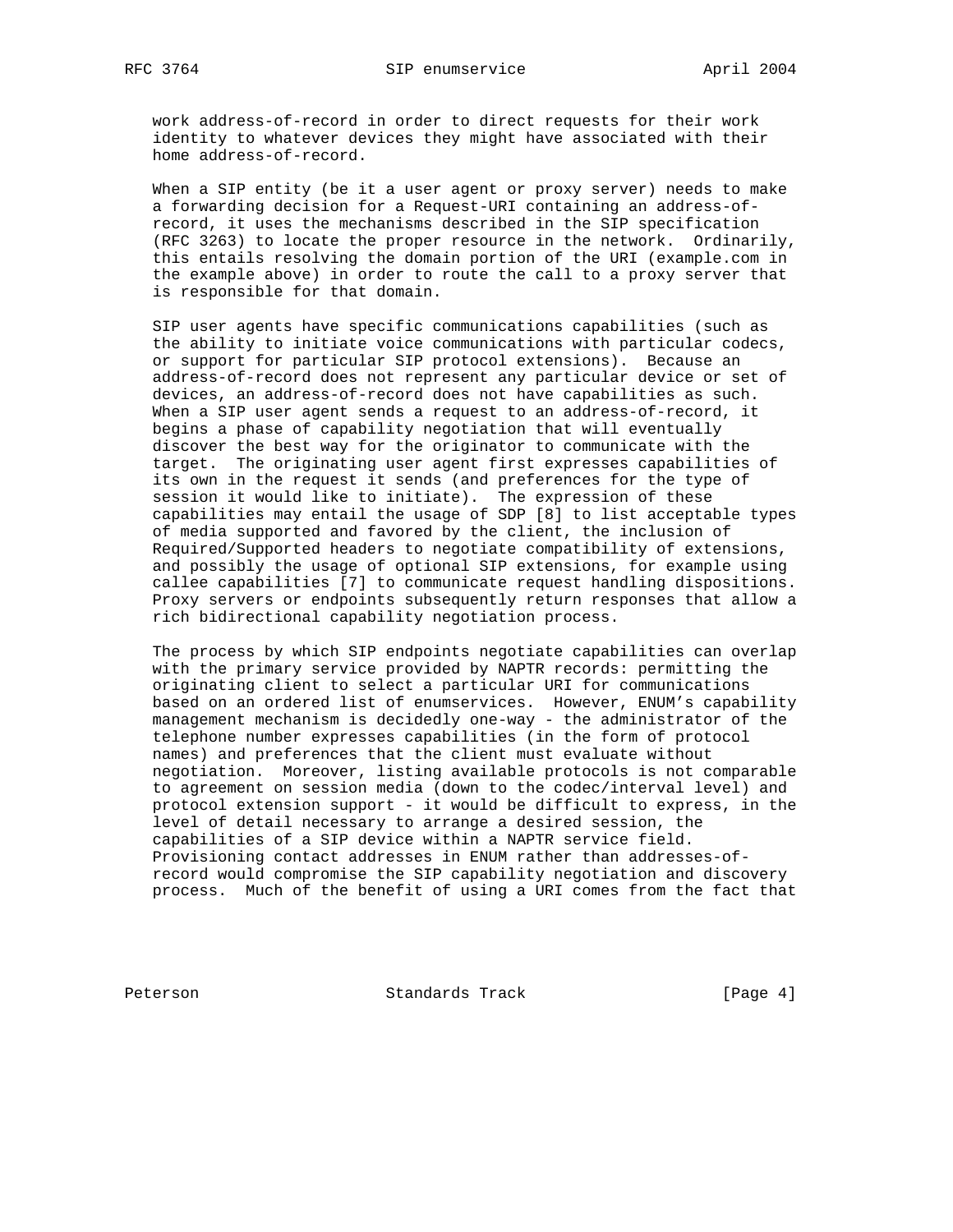it represents a logical service associated with a user, rather than a device - indeed, if ENUM wished to target particular devices, 'E2IPv4' would be a more appropriate resolution service to define than 'E2U'.

 SIP addresses-of-record may use the SIP URI scheme or the SIPS URI scheme. The SIPS URI scheme, when used in an address-of-record, indicates that the user it represents can only be reached over a secure connection (using TLS).

4. The 'E2U+SIP' enumservice

 Traditionally, the services field of a NAPTR record (as defined in [5]) contains a string that is composed of two subfields: a 'protocol' subfield and a 'resolution service' subfield. ENUM in particular defines an 'E2U' (E.164 to URI) resolution service. This document defines an 'E2U+SIP' enumservice for SIP.

 The scheme of the URI that will appear in the regexp field of a NAPTR record using the 'E2U+SIP' enumservice may either be 'SIP' or 'SIPS'. This enumservice is best suited to SIP addresses-of-record.

When a SIP address-of-record appears in the regexp field of a NAPTR record, there is no need to further qualify the enumservice field with any capability data, since addresses-of-record do not have capabilities.

 There is also generally no need to have more than one NAPTR record under a single telephone number that points to a SIP address-of record.

 Note that the user portion of a SIP URI may contain a telephone number (e.g., 'sip:+1442079460148@example.com'). Clients should be careful to avoid infinite loops when recursively performing ENUM queries on URIs that result from an ENUM lookup.

5. Example of E2U+SIP enumservice

 The following is an example of the use of the enumservice registered by this document in a NAPTR resource record.

\$ORIGIN 8.4.1.0.6.4.9.7.0.2.4.4.e164.arpa. IN NAPTR 10 100 "u" "E2U+sip" "!^.\*\$!sip:edgar@example.com!" .

Peterson Standards Track [Page 5]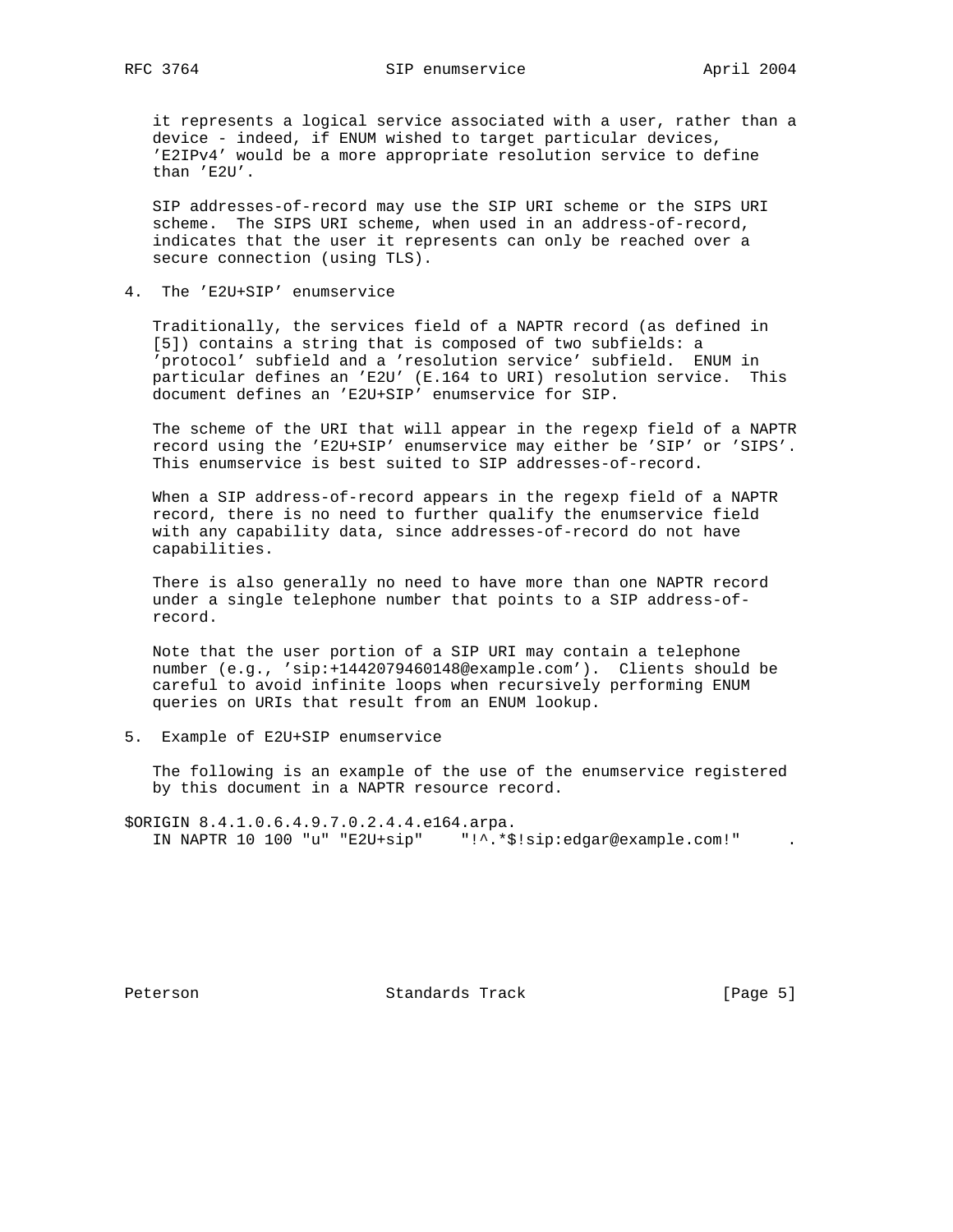## 6. Security Considerations

 A SIP address-of-record is a canonical address by which a user is known - placing this address in ENUM is comparable to placing an email address or a similar URI in the DNS.

 DNS does not make policy decisions about the records that it shares with an inquirer. All DNS records must be assumed to be available to all inquirers at all times. The information provided within an ENUM record set must therefore be considered to be open to the public which is a cause for some privacy considerations.

 Unlike a traditional telephone number, the resource identified by a SIP URI may require that callers provide cryptographic credentials for authentication and authorization before a user is alerted. In this respect, ENUM in concert with SIP can actually provide far greater protection from unwanted callers than the existing PSTN, despite the public availability of ENUM records. An analysis of threats specific to the dependence of ENUM on the DNS, and the applicability of DNSSEC [9] to these, is provided in [1].

7. IANA Considerations

 This document registers the 'E2U+SIP' enumservice under the enumservice registry described in the IANA considerations in RFC 3761. Details of the registration are given in Section 2.

- 8. References
- 8.1. Normative References
	- [1] Faltstrom, P. and M. Mealling, "The E.164 to Uniform Resource Identifiers (URI) Dynamic Delegation Discovery System (DDDS) Application (ENUM)", RFC 3761, April 2004.
	- [2] Rosenberg, J., Schulzrinne, H., Camarillo, G., Johnston, A., Peterson, J., Sparks, R., Handley, M. and E. Schooler, "SIP: Session Initiation Protocol", RFC 3261, May 2002.
	- [3] Mockapetris, P., "Domain Names Concepts and Facilities", STD 13, RFC 1034, November 1987.
	- [4] Berners-Lee, T., Fielding, R. and L. Masinter, "Uniform Resource Identifiers (URI): Generic Syntax", RFC 2396, August 1998.
	- [5] Mealling, M., "Dynamic Delegation Discovery System (DDDS) Part Three: The Domain Name System (DNS) Database", RFC 3403, October 2002.

Peterson Standards Track [Page 6]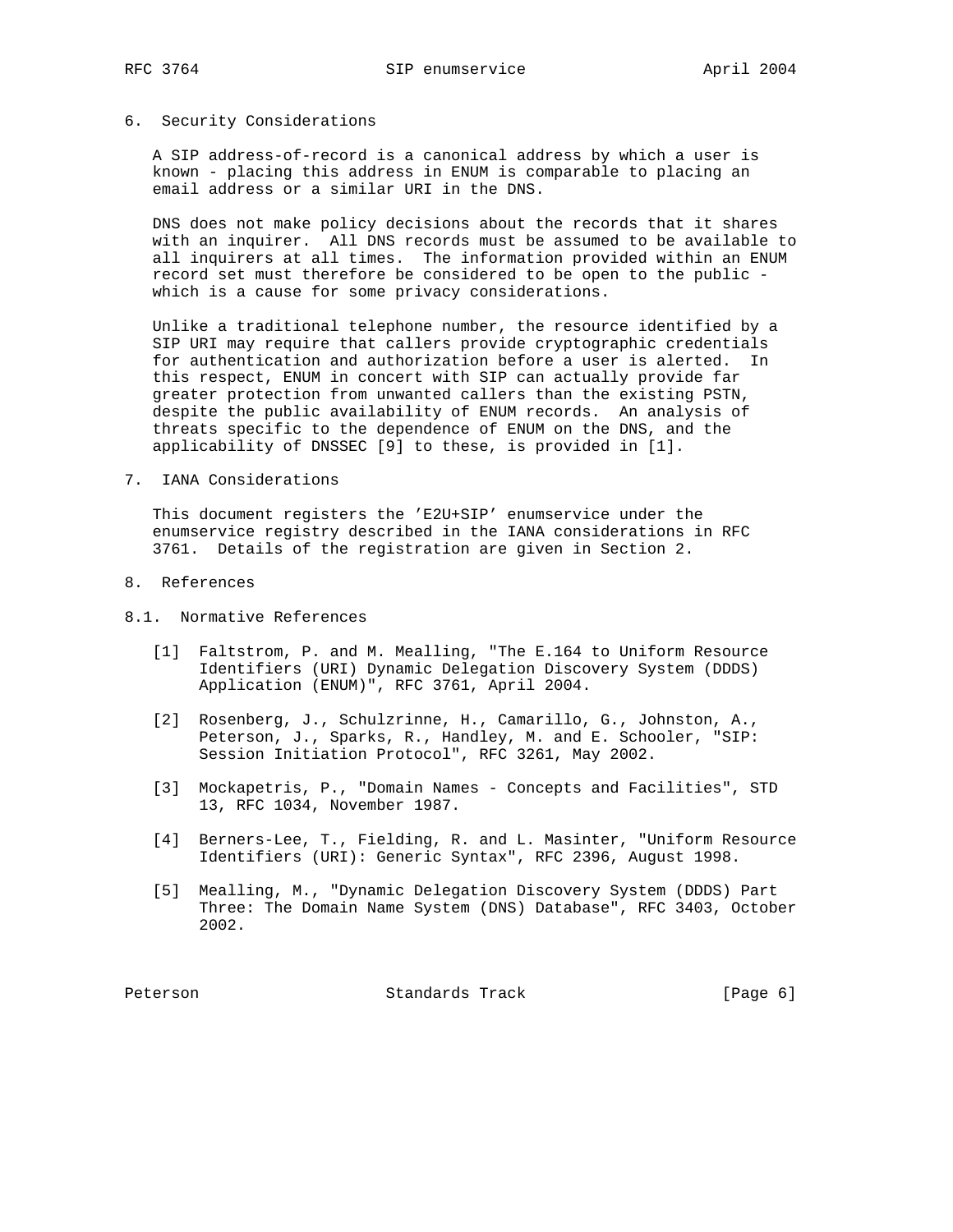# 8.2. Informative References

- [6] Faltstrom, P., "E.164 number and DNS", RFC 2916, September 2000.
- [7] Rosenberg, J., Schulzrinne, H. and P. Kyzviat, "Indicating User Agent Capabilities in the Session Initiation Protocol (SIP)", Work in Progress.
- [8] Handley, M. and V. Jacobson, "SDP: Session Description Protocol", RFC 2327, April 1998.
- [9] R. Arends, et al., "Protocol Modifications for the DNS Security Extensions", Work in Progress.
- 9. Acknowledgements

 Thanks to Richard Shockey for comments on the initial draft of this document, and to Allison Mankin for valuable review comments.

10. Author's Address

 Jon Peterson NeuStar, Inc. 1800 Sutter St Suite 570 Concord, CA 94520 USA

 Phone: +1 925/363-8720 EMail: jon.peterson@neustar.biz URI: http://www.neustar.biz/

Peterson Standards Track [Page 7]